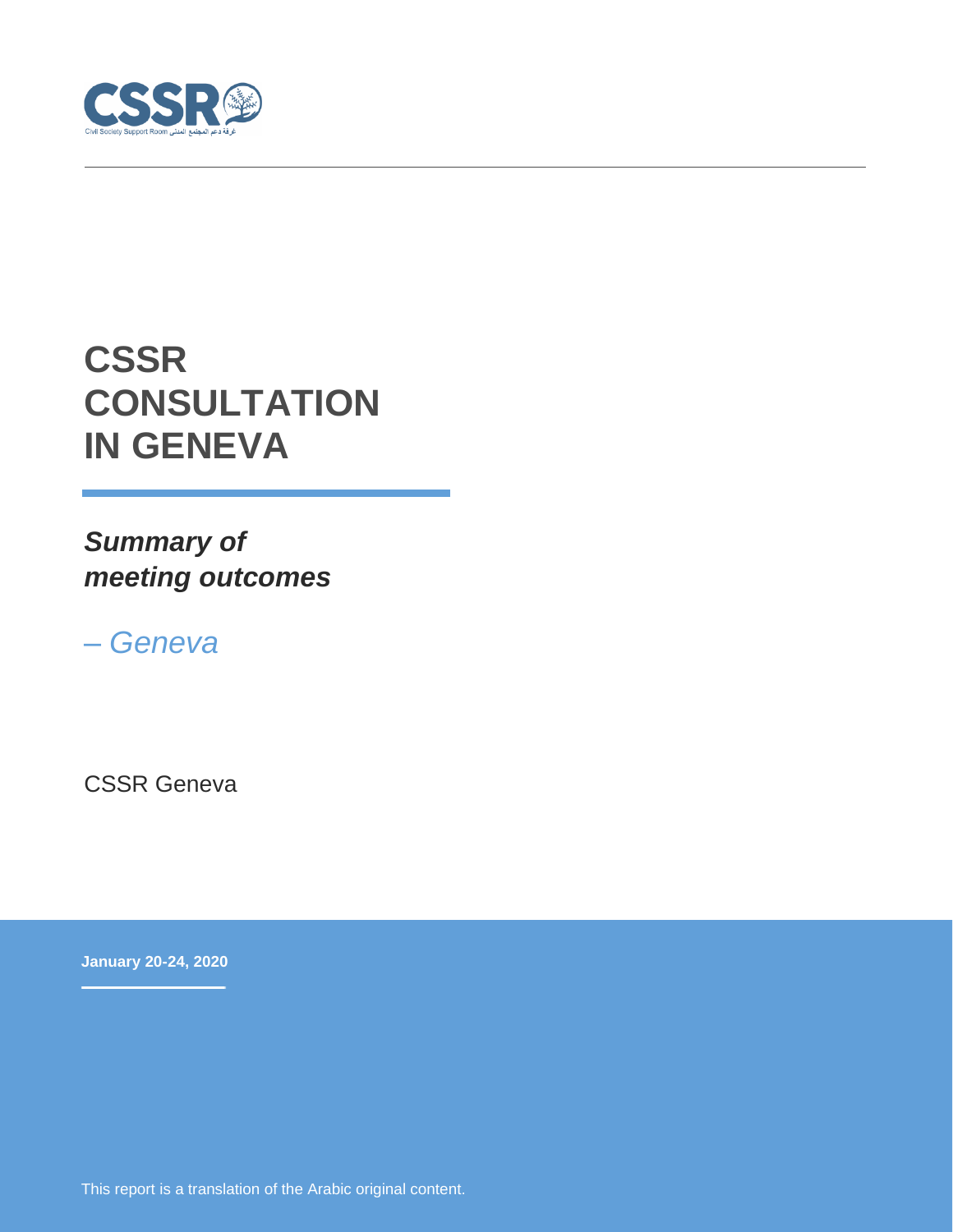# **CONTENTS**

| <b>PREFACE</b>                                                                       |  |
|--------------------------------------------------------------------------------------|--|
| <b>1. TRANSCRIPT OF REMARKS MADE BY SYRIAN</b><br><b>PARTICIPANTS TO SE PEDERSEN</b> |  |
| 2. KEY JOINT MESSAGES FROM CSSR PARTICIPANTS<br><b>TO ISSG MEMBER-STATES</b>         |  |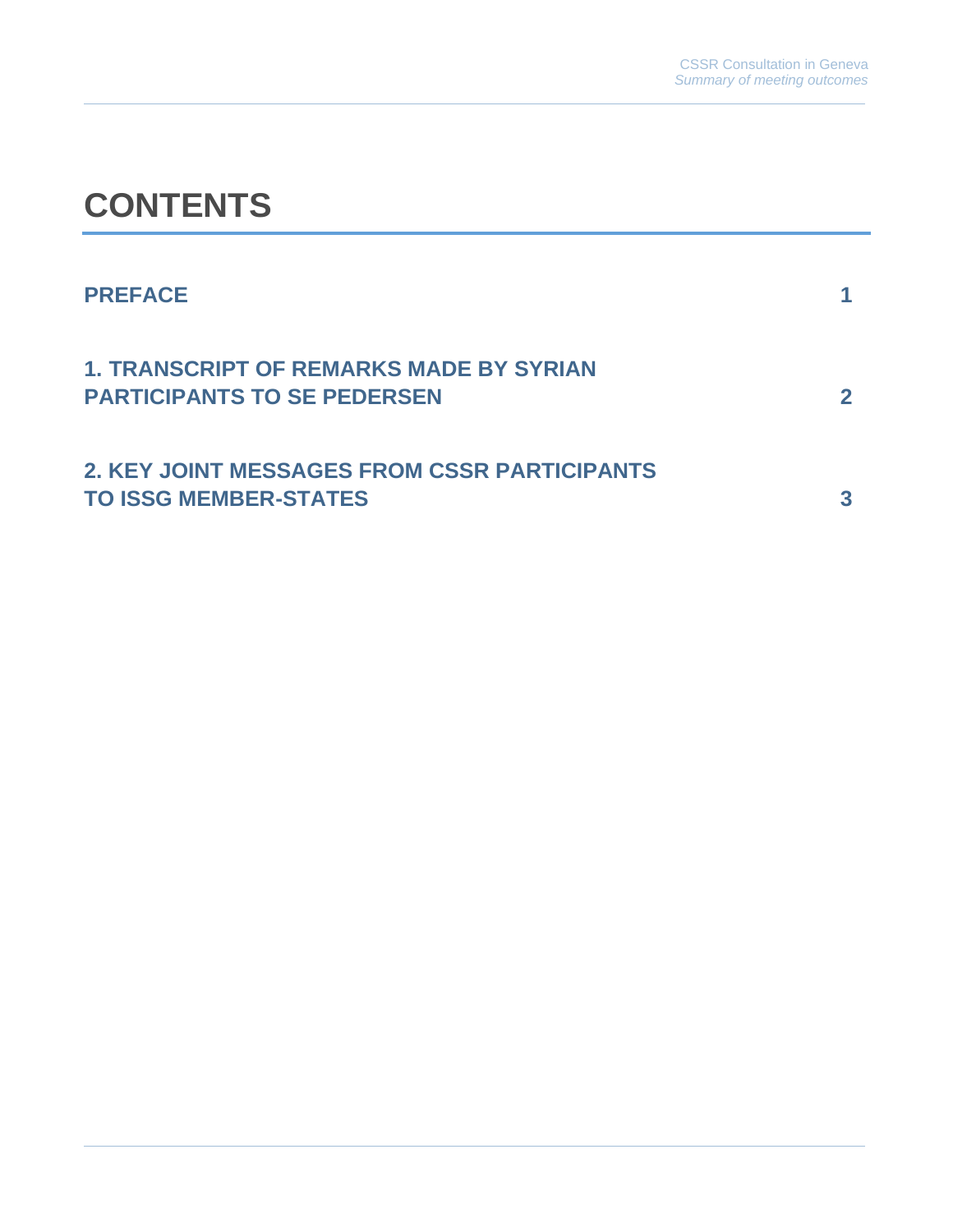## **PREFACE**

The Office of the Special Envoy for Syria (OSE-Syria) convened consultations of the Civil Society Support Room (CSSR) in Geneva between 22 and 24 January 2020. During this period, Syrian participants engaged with one another, Special Envoy (SE) Geir Pedersen and Deputy SE Khawla Matar, and International Syria Support Group (ISSG) member-states. Throughout the various discussions, participants focused on a number of issues, including humanitarian, human rights, and economic issues and the role that civil

society could play in efforts to resolve the Syrian conflict in line with UN Security Council Resolution 2254 (2015). At the end of their meeting, participants delivered remarks to the SE and Deputy SE on the future role the CSSR process could play in the UNfacilitated Syrian peace process. Their message to the ISSG member-states laid out the urgent and wideranging steps that the ISSG needs to take to bring peace to Syria and its people.

1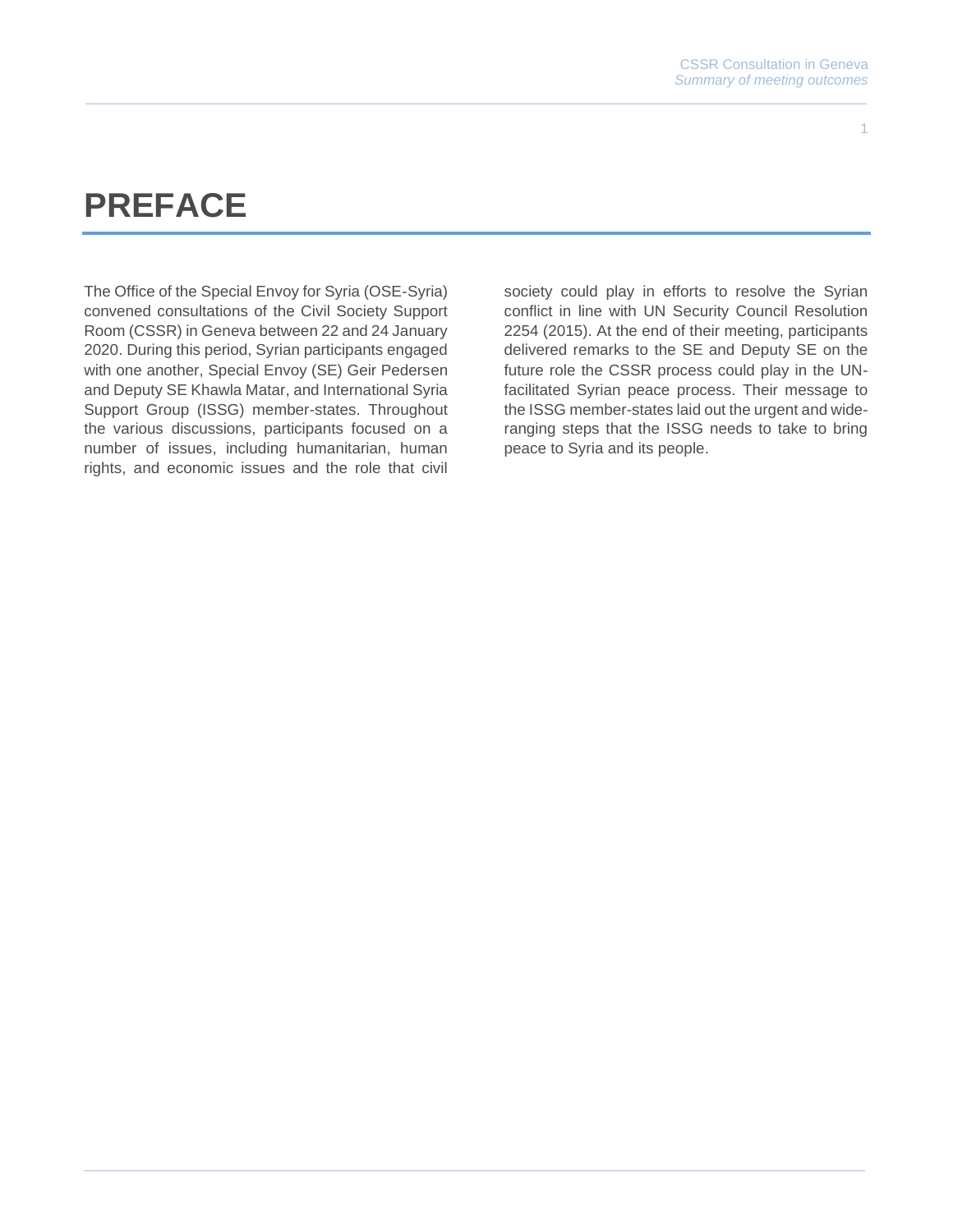## **1. TRANSCRIPT OF REMARKS MADE BY SYRIAN PARTICIPANTS TO SE PEDERSEN**

Ladies and gentlemen,

We believe that Mr Pedersen, Dr Matar, Mr Pedulla and everyone knows the extent of pressure at this stage. We know with certainty the awareness of the SE and the team as a whole of how important it is to meet under this umbrella with this group of civil actors and influencers as individuals or institutions, and it is clear to you the urgent need to activate the role of this Room outside the framework of "discussion and debate only" and the need for a broader role than advising the SE.

Today we are meeting after a long interruption of the meetings of this CSSR and the launching of the work of the Constitutional Committee, and after the clear shrinking of the civil space in Syria at the level of effectiveness and influence, on the geographical and access level, and on other levels as well.

We find that a wide range of tasks and responsibilities fall on this platform, with its advanced and active role in many local and international forums as a result of the support and endorsement of the SE, and as a result of the unique nature of this umbrella that brings harmoniously together the different, diverse Syrian mix.

Based on these important roles, the attendees agreed on a number of points that give you a picture of the advanced role that we see this group has a great opportunity to play in order to fill the many gaps in the wider political process.

### **First:**

"We suggest a meeting at the end of March 2020 to conduct a deep evaluation of the CSSR process and to enrich the CSSR experience. In preparation for this meeting, we propose to share all existing reports and documents with all CSSR participants in all rounds, and for the themes covered by this meeting to include;

- A review of the CSSR's Terms of Reference.
- ◆ The development of future strategies and interventions.
- The discussion of common societal values.

We believe it would be extremely beneficial for the OSE-Syria to also participate in the evaluation process."

**Second:** on the potential roles the CSSR could play in 2020:

- ◆ It could influence the political process, including the Constitutional Committee.
- ◆ It could communicate CSSR outcomes to the wider Syrian civil society.
- ◆ It could participate in knowledge creation and dissemination
- ◆ It could collectively advocate for humanitarian and civil society issues and priorities.
- It could continue to build trust among participants"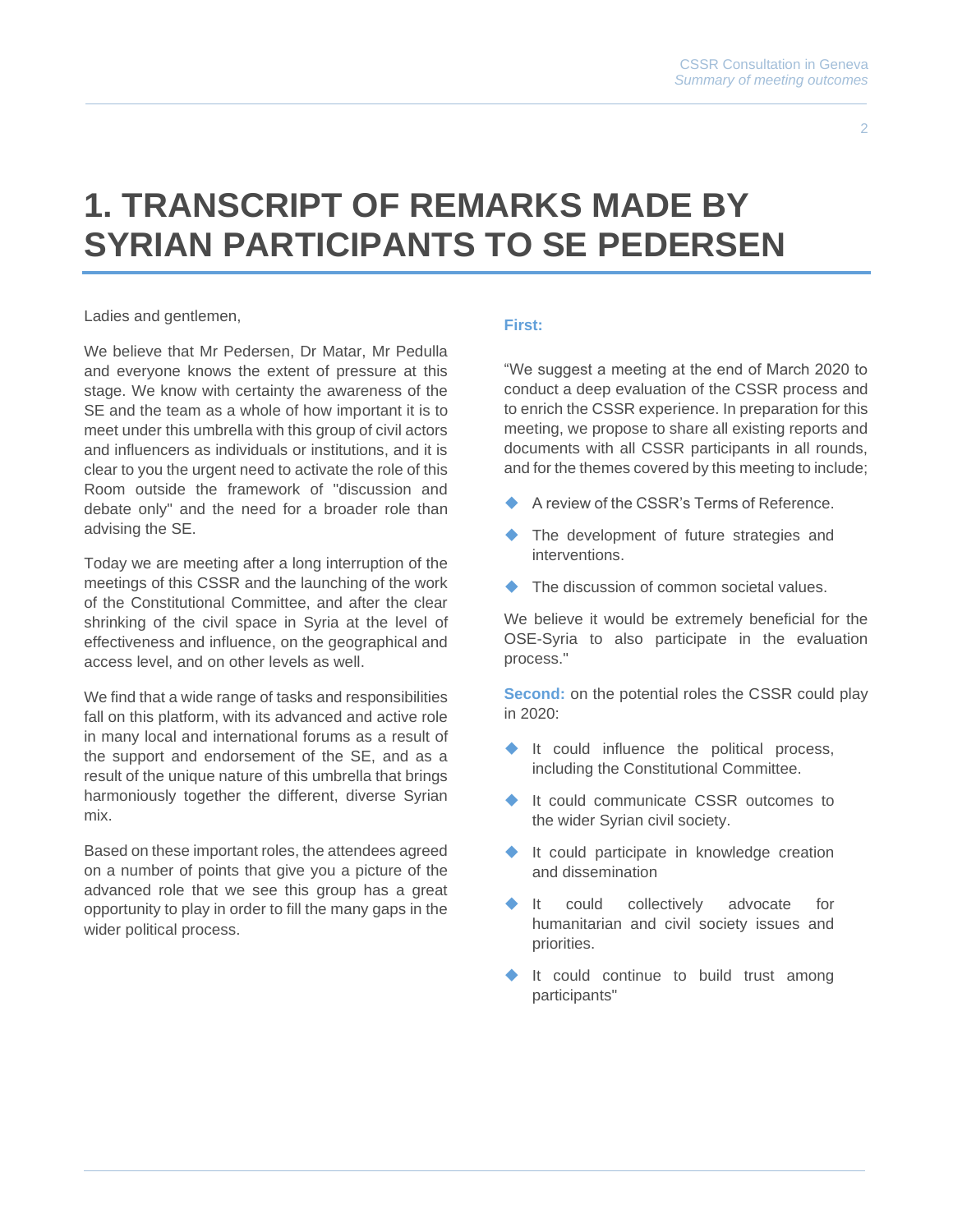### **2. KEY JOINT MESSAGES FROM CSSR PARTICIPANTS TO ISSG MEMBER-STATES**

The CSSR wishes to:

- Reaffirm that the economic situation of Syrians has become catastrophic for many reasons. Therefore, it is necessary to step up the emergency humanitarian response on all Syrian soil, in addition to activating exemptions in the sanctions programmes for humanitarian reasons to prevent any unintended humanitarian consequences.
- Support the CSSR in submitting to the Constitutional Committee suggestions that reflect the desire of the Syrian people to see constitutional reform take place.
- Ensure a safe legal environment for civil society across Syria and in host countries in a manner that preserves a working space for it in the present and future Syria by supporting its roles and building its capacities across all sectors.
- Protect Syrian refugees in neighbouring countries from forced return through various means, and assist internally displaced Syrians to return to their places of origin and provide them with the necessary support to do so.
- Request donors and concerned governments to commit to engaging civil society in identifying needs and priorities, and in planning

and implementing projects and programmes in a balanced manner among all Syria's regions and in refugee host countries.

- Provide adequate and necessary support to the health and education sectors to ensure the availability of equipment, the training of personnel, and the rehabilitation of health and education facilities.
- Provide healthcare and economic assistance to the wounded and those affected by the war through special programmes.
- Immediately ascertain the fate of the detainees, abductees, missing and forcibly disappeared and ensure their immediate release without preconditions. Access to all conflict parties' prisons and detention centres in Syria must be given to the ICRC and Red Crescent.
- Commit to protecting the property, and movable and immovable assets of Syrians in all of Syria and assisting in the recovery of these assets by helping them to obtain the necessary legal documentation.
- Put an end to all hostilities and revive the political process.